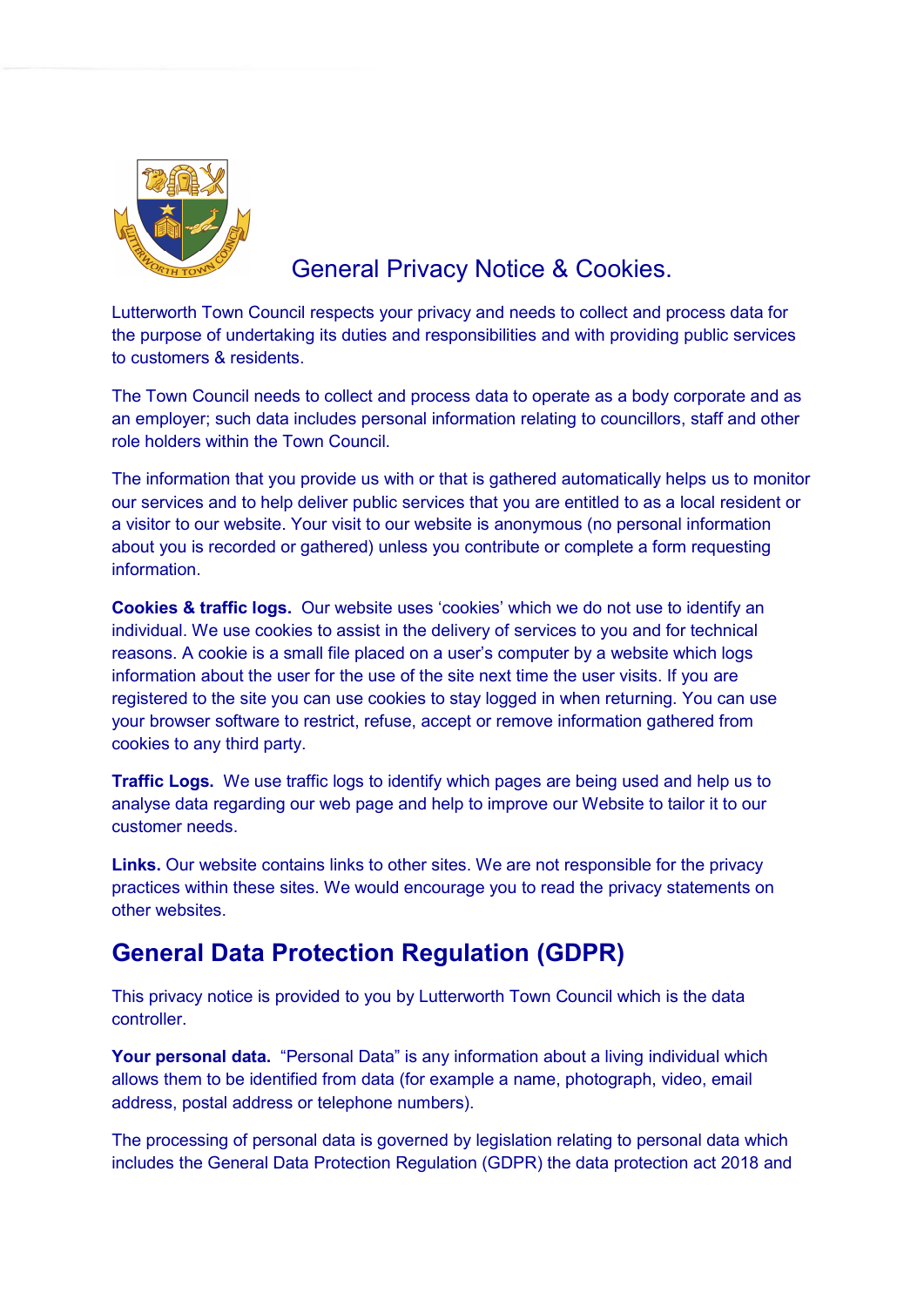other legislation relating to personal data and the Human Rights Act.

**Making sure your data is safe**. GDPR is designed to create common privacy requirements and is a development of existing data protection legislation and is based on several key principles that can be summarised as follows:

- Personal information that we hold will be used lawfully, fairly and in a transparent manner.
- Personal data will only be collected for valid & legitimate purposes.
- The information will be relevant for purpose and limited to those purposes.
- Accurate and kept up to date.
- Kept only as long a necessary for those purposes.
- Information shall be kept and destroyed safely ensuring all appropriate technical and security measures are in place to protect from loss, misuse, unauthorised access and disclosure.

Other data controllers the council works with. We may need to share your personal data with other tiers of local government and partners so that they can carry out their responsibilities to the council.

#### The council will use some or all of the following personal data where necessary.

- Names. titles, aliases and photographs.
- Telephone numbers, addresses, email addresses.
- Where they may be relevant to the services provided by the council or where you provide them to us such as gender, age, marital status, nationality, education/work history, academic/professional qualifications, hobbies, family composition or dependants.
- Where you pay for activities such as a function hall, bank account numbers, payment card numbers and/or payment/transaction identifiers.

How we use sensitive personal data. Some types of data are described as "special categories of data" and will require higher levels of protection and we will need further justification for collecting, storing and using this type of data.

- Your racial or ethnic origin or religious information in order to monitor compliance with equal opportunities legislation.
- Information about your physical or mental health or condition in order to monitor sick leave and take decisions on your fitness for work.
- In order to comply with legal requirements and obligations to third parties.
- In limited circumstances, with your written consent.
- Where we need to carry out our legal obligations.
- Where it is needed in the public interest.

We may process this type of personal data where it is needed in relation to legal claims or where it is necessary to protect your interest (or someone else's interests) and you are not capable of giving your consent, or where we may have already made the information public.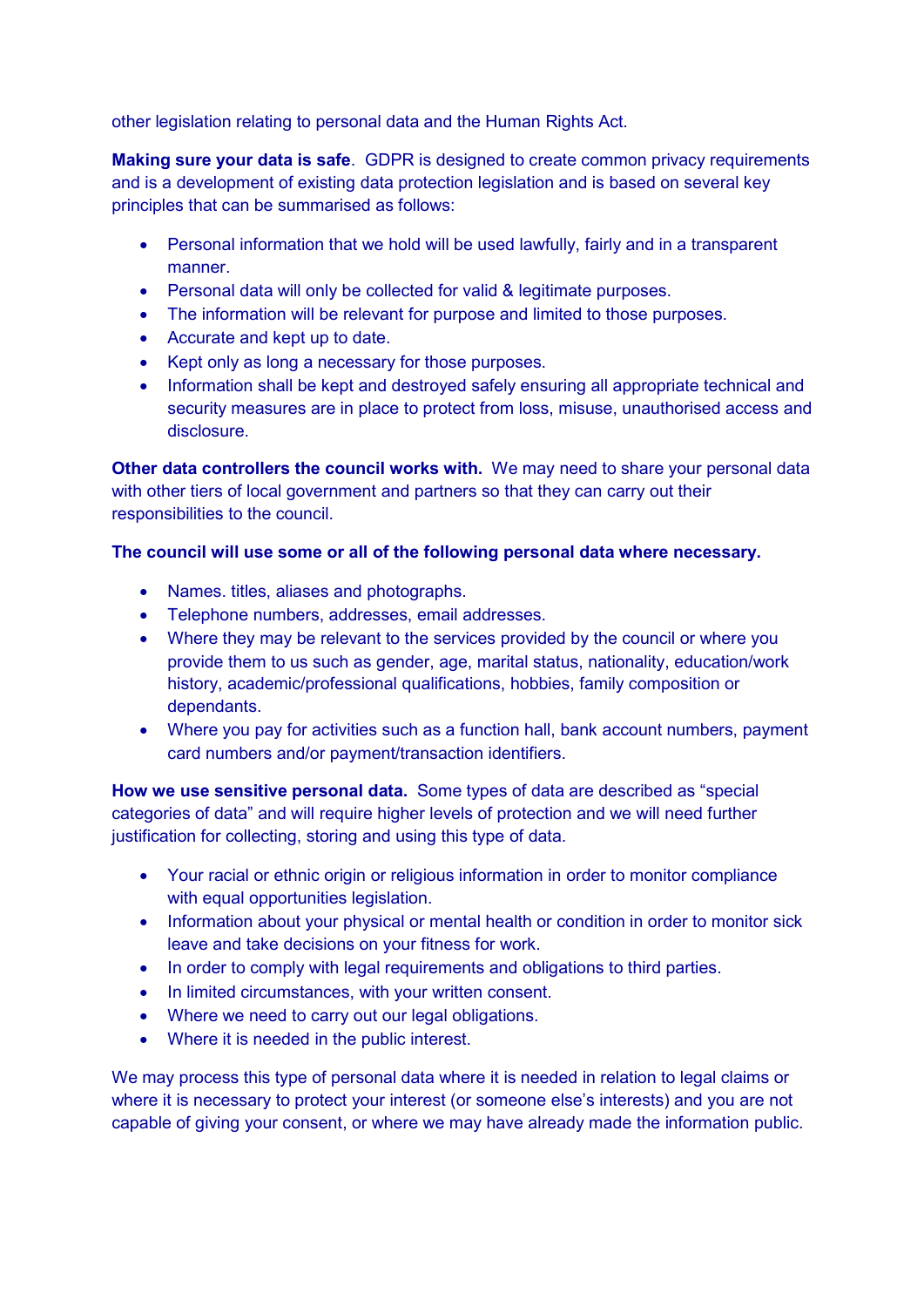Do we need your consent to process your sensitive data. In limited circumstances we may approach you for your written consent to allow us to process certain sensitive personal data. If we do so, we will provide you with full details of the personal data that we would like and the reason we need it, so that you can carefully consider whether you wish to consent.

### We may use your data for some or all of the following.

- To deliver public services including understanding your needs to provide the services that you request and to understand what we can do for you and inform you of any relevant services.
- To confirm your identity to provide services.
- To contact you by post, email, telephone or social media.
- To help us build a picture of how we are performing.
- To prevent and detect fraud and corruption in the use of public funds and where necessary for the law enforcement functions.
- To enable us to meet all legal and statutory obligations and powers including and delegate functions.
- To carry out comprehensive safeguarding procedures( including due diligence and complaints handling) in accordance with best safeguarding practice from time to time with the aim of ensuring that all children and adults-at-risk are provided with safe environments and protect as necessary individuals from harm or injury.
- To promote the interests of the council.
- To maintain our own records & accounts.
- To seek views, opinions or comments.
- To notify you of any changes to facilities, services, events, staff, councillors and other role holders.
- To send communications which you have requested and that may be of interest to you. These may include information about campaigns, appeals or other new project or initiatives.
- To process relevant financial transactions including grants & payments for goods, services supplied to the council.
- To allow statistical analysis of data so we can plan the provision of services.

Our processing may also include the use of CCTV systems for the prevention and prosecution of crime.

What is the legal basis for processing your personal data. The Council is a public authority and has certain powers and obligations. Most of your personal data is protected for compliance with legal obligations which includes the discharge of the council's statutory functions & powers. Sometimes when exercising these powers or duties it is necessary to process personal data of residents or people using the council services. We will always take into account your interests and rights. This privacy notice sets out your rights and the council's obligations to you.

We may process personal data if it is necessary for the performance of a contract with you or take steps to enter into a contract. An example of this would be processing your data in connection with the use of sports facilities or the acceptance of an allotment garden tenancy.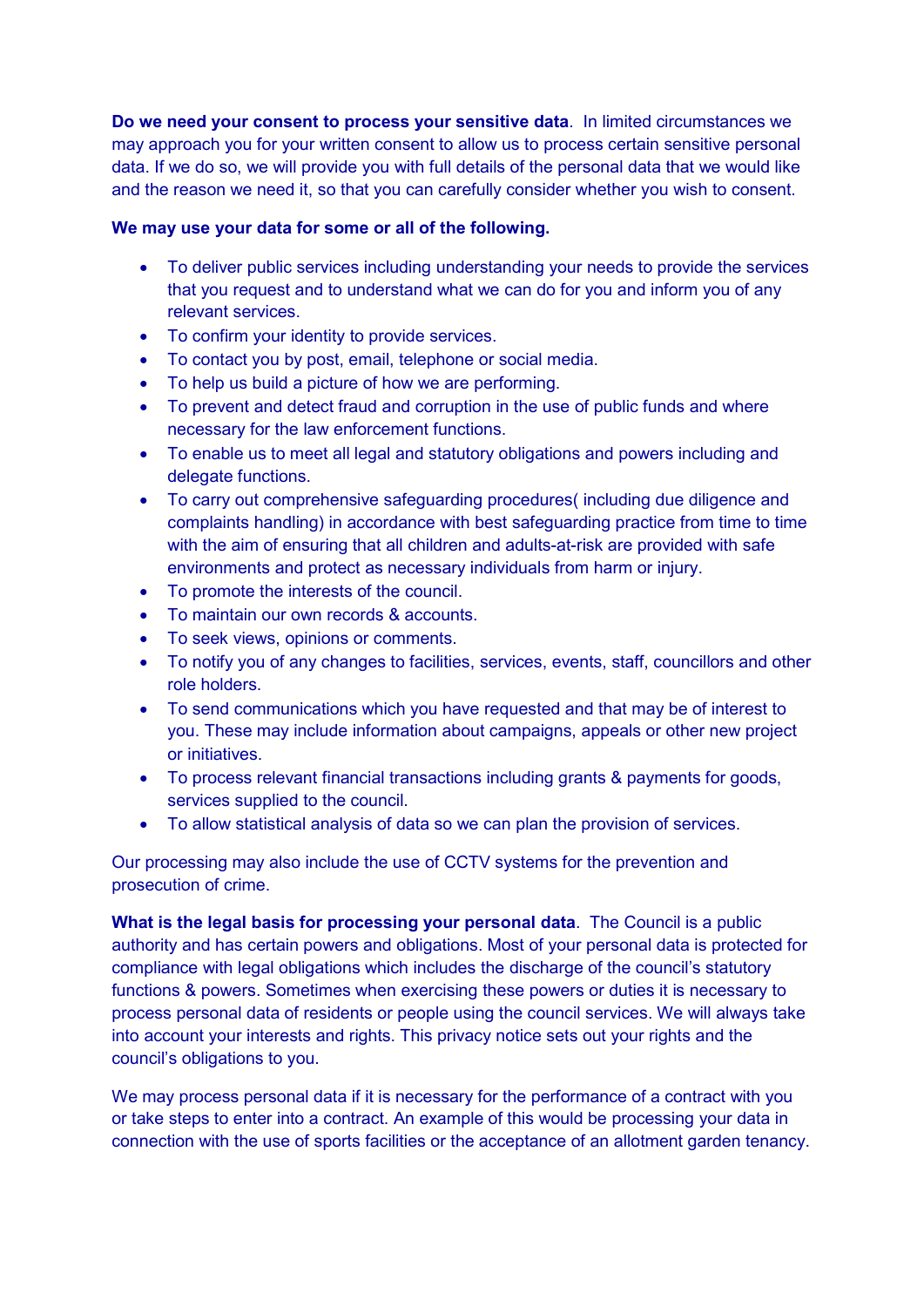Sometimes the use of your personal data requires your consent. We will first obtain your consent.

**Sharing your personal data**. This section provides information about third parties with whom the council may share your personal data. These third parties have an obligation to put in place appropriate security measures to protect your personal data. It may be likely that we need to share your data with some of the following but only where necessary.

- Other data controllers the council works with.
- Our agents, suppliers and contractors. We may ask a commercial providers to publish or distribute newsletters on our behalf or to maintain a database.
- On occasion other local authorities or not for profit bodies with which we are carrying out joint ventures in relation to facilities or events for the community.

How long we keep your personal data. We will keep some records permanently if we are legally required to do so. We may keep some records for an extended period of time. For example, it is currently best practice to keep financial records for a minimum of 8 years to support HMRC audits or provide tax information. We may have legal obligations to retain some data in connection with our statutory obligations as a public authority. The council is permitted to retain data in order to defend or pursue claims. In some cases the law imposes a time limit for such claims (3 years for personal injury claims or 6 years for contract claims). We will retain some personal data for this purpose as long as we believe it is necessary to be able to defend or pursue a claim. In general we will endeavour to keep data only for as long as we need it. This means we will delete it when it is no longer needed.

Your rights and your personal data. You have the following rights with respect to your personal data. When exercising any of the rights listed below, in order to process your request, we may need to verify your identity for your security. In such cases we will need you to respond with proof of your identity before you can exercise these rights.

The right to access personal data we hold on you. At any point you can contact us to request the personal data we hold on you as well as why we have that data, who has access to the personal data and where we obtained the data from. Once we have received your request we will have 1 month in which to respond.

There are no fees or charges for the first request but additional requests for the same personal data or request which are manifestly unfounded or excessive may be subject to an administration fee.

The right to correct and update personal data we hold on you. If the data we hold on you is out of date, incorrect or incomplete, you can inform us and the data will be updated.

The right to have your personal data erased. If you feel that we should no longer be using your personal data or that we are unlawfully using your personal data you can request that we erase the data we hold on you.

When we receive your request we will confirm whether the personal data has been deleted or the reason why it cannot be deleted.